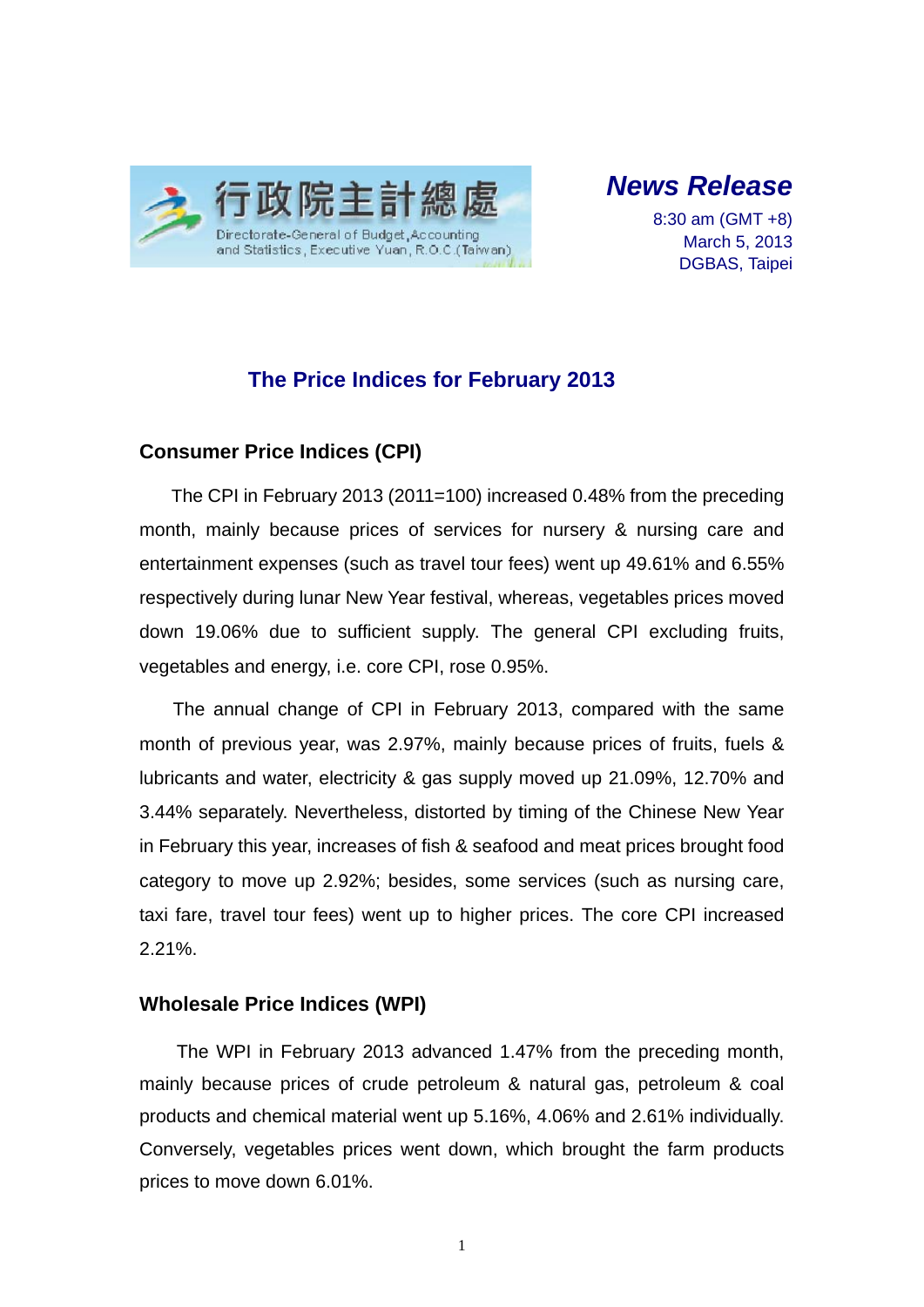The annual change of WPI in February 2013, compared with the same month of 2012, was minus 2.20%, mainly because prices of basic metals, computer, electronic & optical products and electronic parts & components decreased 7.38%, 4.83% and 1.41% individually, while water supply, electricity & gas went up 10.91%. The WPI for domestic sales excluding imports rose 0.43%; import price index declined 4.53% and export price index decreased 2.33%.



#### **Statistical Tables**

Table1 The Changes of Consumer Price Indices Table2 The Changes of Wholesale Price Indices Table3 The Changes of Import Price Indices Table4 The Changes of Export Price Indices

#### **For Further Information:**

*Statistics Database:* http://eng.stat.gov.tw/ *DGBAS* news releases on the Internet: http://eng.dgbas.gov.tw/ *Tel:* +886-2-23803449; *Fax:* +886-2-23803465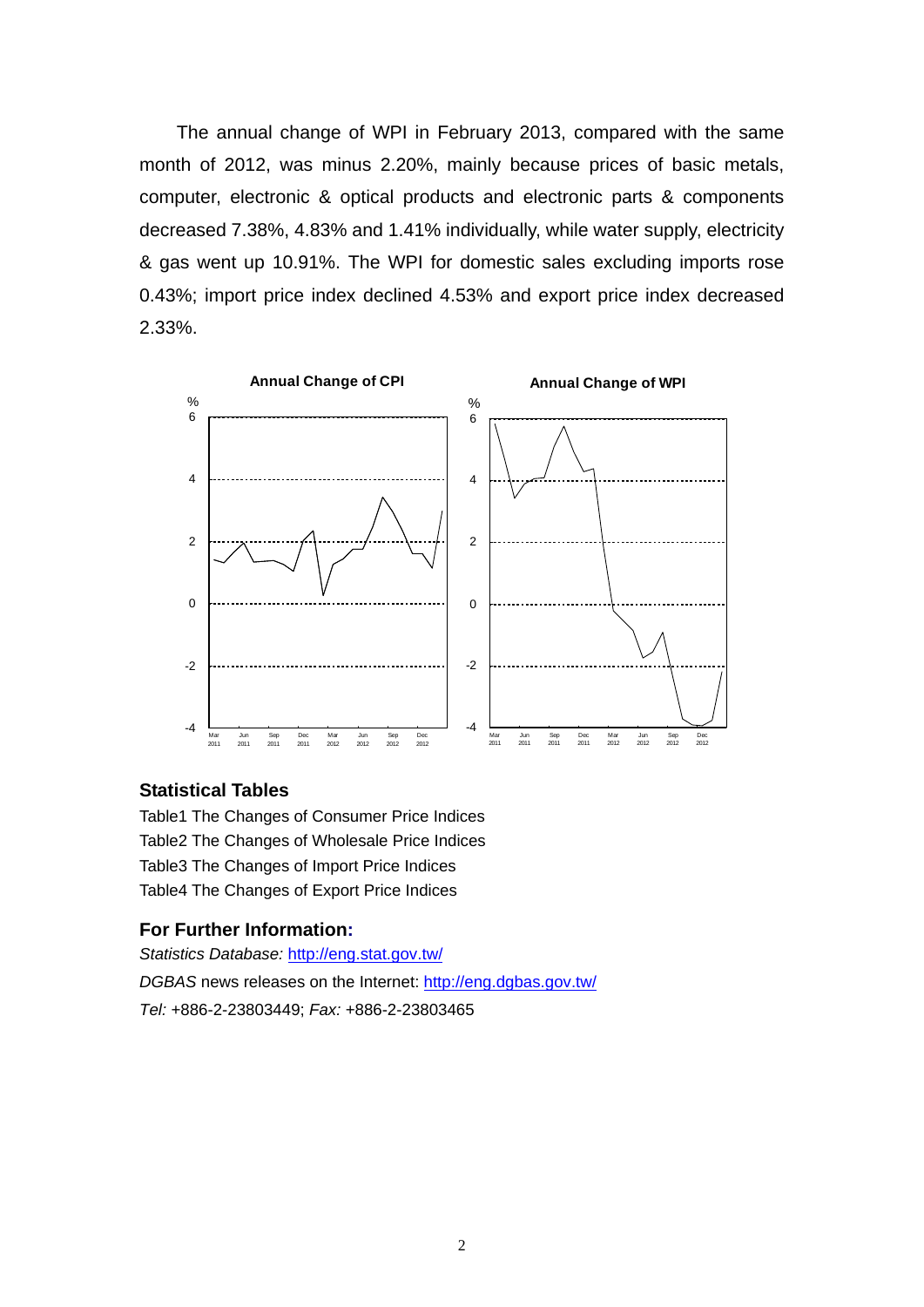# Table 1 The Changes of Consumer Price Indices

Feb. 2013

| Groups                                                | Weight<br>$(\%0)$ | Index of<br>Feb. 2013<br>$(2011=100)$ | Compared<br>with<br>Previous<br>Month<br>(% ) | Compared<br>with the<br>Same Month<br>of Previous<br>Year (%) | The First Month of<br>2013 Compared<br>with the Same<br>Period of Previous<br>Year $(\%)$ |
|-------------------------------------------------------|-------------------|---------------------------------------|-----------------------------------------------|---------------------------------------------------------------|-------------------------------------------------------------------------------------------|
| General Index                                         | 1,000.00          | 102.91                                | 0.48                                          | 2.97                                                          | 2.05                                                                                      |
| The Basic Group                                       |                   |                                       |                                               |                                                               |                                                                                           |
| 1. Food                                               | 251.94            | 103.62                                | $-1.58$                                       | 2.92                                                          | 2.63                                                                                      |
| Meat                                                  | 19.96             | 103.47                                | 1.32                                          | 4.31                                                          | 3.06                                                                                      |
| Eggs                                                  | 1.94              | 110.52                                | $-0.12$                                       | 0.34                                                          | $-1.63$                                                                                   |
| Fish & Seafood                                        | 15.57             | 107.46                                | 3.06                                          | 4.41                                                          | 1.35                                                                                      |
| Vegetables                                            | 19.69             | 98.88                                 | $-19.06$                                      | $-6.13$                                                       | $-4.44$                                                                                   |
| Fruits                                                | 22.58             | 108.92                                | $-0.32$                                       | 21.09                                                         | 17.91                                                                                     |
| 2. Clothing                                           | 37.68             | 98.42<br>97.68                        | $-3.96$<br>$-4.86$                            | 3.77<br>4.90                                                  | 3.70                                                                                      |
| Garments<br>3. Housing                                | 29.43<br>271.35   | 101.50                                | 0.21                                          | 1.36                                                          | 4.52<br>1.21                                                                              |
| <b>Residential Rent</b>                               | 182.23            | 101.09                                | 0.06                                          | 0.82                                                          | 0.81                                                                                      |
| Water, Electricity & Gas Supply                       | 36.99             | 102.88                                | 0.00                                          | 3.44                                                          | 3.91                                                                                      |
| 4. Transportation & Communication                     | 153.36            | 102.64                                | 1.22                                          | 3.46                                                          | 2.86                                                                                      |
| Equipment For Transportation &                        | 30.75             | 100.36                                | $-0.16$                                       | $-1.00$                                                       | $-0.48$                                                                                   |
| Communication                                         |                   |                                       |                                               |                                                               |                                                                                           |
| Fuels & Lubricants                                    | 35.24             | 111.47                                | 2.80                                          | 12.70                                                         | 11.85                                                                                     |
| <b>Communication Fees</b>                             | 34.91             | 94.60                                 | $-0.11$                                       | $-1.49$                                                       | $-1.48$                                                                                   |
| 5. Health                                             | 49.24             | 101.74                                | 0.17                                          | 1.59                                                          | 1.40                                                                                      |
| Medical Care Services                                 | 33.59             | 101.68                                | 0.09                                          | 1.39                                                          | 1.32                                                                                      |
| 6. Education & Entertainment                          | 168.44            | 103.30                                | 2.84                                          | 3.77                                                          | 1.85                                                                                      |
| <b>Educational Expenses</b>                           | 97.20             | 100.01                                | 0.09                                          | 0.32                                                          | 0.18                                                                                      |
| <b>Entertainment Expenses</b>                         | 71.24             | 107.80                                | 6.55                                          | 8.48                                                          | 4.09                                                                                      |
| 7. Miscellaneous                                      | 67.99             | 107.11                                | 4.76                                          | 6.01                                                          | 0.84                                                                                      |
| Tobacco & Betel Nuts                                  | 11.54             | 107.51                                | 0.42                                          | 5.93                                                          | 5.92                                                                                      |
| Services For Nursery & Nursing Care <sup>1</sup>      | 6.73              | 140.42                                | 49.61                                         | 50.52                                                         | $-9.65$                                                                                   |
| Services For Personal Care                            | 14.87             | 103.41                                | 2.45                                          | 2.26                                                          | 1.03                                                                                      |
| Commodity and Service Groups                          |                   |                                       |                                               |                                                               |                                                                                           |
| 1. Commodity                                          | 425.11            | 102.89                                | $-1.15$                                       | 3.07                                                          | 2.98                                                                                      |
| Non-durable Consumer Goods                            | 280.71            | 104.43                                | $-1.05$<br>$-2.56$                            | 4.16                                                          | 3.92                                                                                      |
| Semi-durable Consumer Goods<br>Durable Consumer Goods | 62.74<br>81.65    | 98.91<br>98.91                        | $-0.41$                                       | 2.06<br>$-1.56$                                               | 2.24<br>$-1.07$                                                                           |
| 2. Service                                            | 574.89            | 102.74                                | 1.71                                          | 2.70                                                          | 1.15                                                                                      |
| Food Away From Home                                   | 98.99             | 103.40                                | $-0.03$                                       | 2.17                                                          | 2.26                                                                                      |
| <b>Housing Service</b>                                | 199.51            | 101.14                                | 0.24                                          | 0.97                                                          | 0.63                                                                                      |
| Transportation & Communication Service                | 83.75             | 99.09                                 | 1.07                                          | 0.60                                                          | $-0.36$                                                                                   |
| <b>Medical Care Service</b>                           | 33.59             | 101.68                                | 0.09                                          | 1.39                                                          | 1.32                                                                                      |
| Education & Entertainment Service                     | 128.35            | 105.28                                | 3.89                                          | 5.42                                                          | 2.81                                                                                      |
| Frequency of Purchase Group                           |                   |                                       |                                               |                                                               |                                                                                           |
| Items to buy about once a month                       | 253.79            | 103.97                                | $-0.68$                                       | 3.78                                                          | 3.54                                                                                      |
| Items to buy about once every three months            | 153.68            | 102.15                                | $-0.71$                                       | 2.28                                                          | 1.84                                                                                      |
| Items to buy about once every six months              | 104.08            | 103.60                                | 0.32                                          | 4.85                                                          | 4.03                                                                                      |
| Items to buy about once a year                        | 118.47            | 101.65                                | 0.40                                          | 1.06                                                          | 0.78                                                                                      |
| Items to buy infrequently                             | 208.20            | 103.67                                | 3.32                                          | 4.00                                                          | 0.67                                                                                      |
| Other Special Group                                   |                   |                                       |                                               |                                                               |                                                                                           |
| General Index Excluding Fruits & Vegetables           | 957.74            | 102.76                                | 0.98                                          | 2.66                                                          | 1.76                                                                                      |
| General Index Excluding Fruits, Vegetables &          | 890.26            | 102.38                                | 0.95                                          | 2.21                                                          | 1.25                                                                                      |
| Energy<br>General Index Excluding Imputed Rent        | 838.21            | 103.26                                | 0.56                                          | 3.37                                                          | 2.26                                                                                      |
| Households in Different Disposable Income Groups      |                   |                                       |                                               |                                                               |                                                                                           |
| Lowest 20% Disposable Income Group                    | 1,000.00          | 102.31                                | $-0.38$                                       | 2.17                                                          | 1.96                                                                                      |
| Middle 60% Disposable Income Group                    | 1,000.00          | 102.87                                | 0.37                                          | 2.85                                                          | 2.03                                                                                      |
| Highest 20% Disposable Income Group                   | 1,000.00          | 103.55                                | 1.24                                          | 3.62                                                          | 2.11                                                                                      |

Note: 1.includes nannies, housecleaning expenses and services paid for keeping household running efficiently. 2.All data are subject to revision 3 months after original publication due to late reports and corrections by respondents.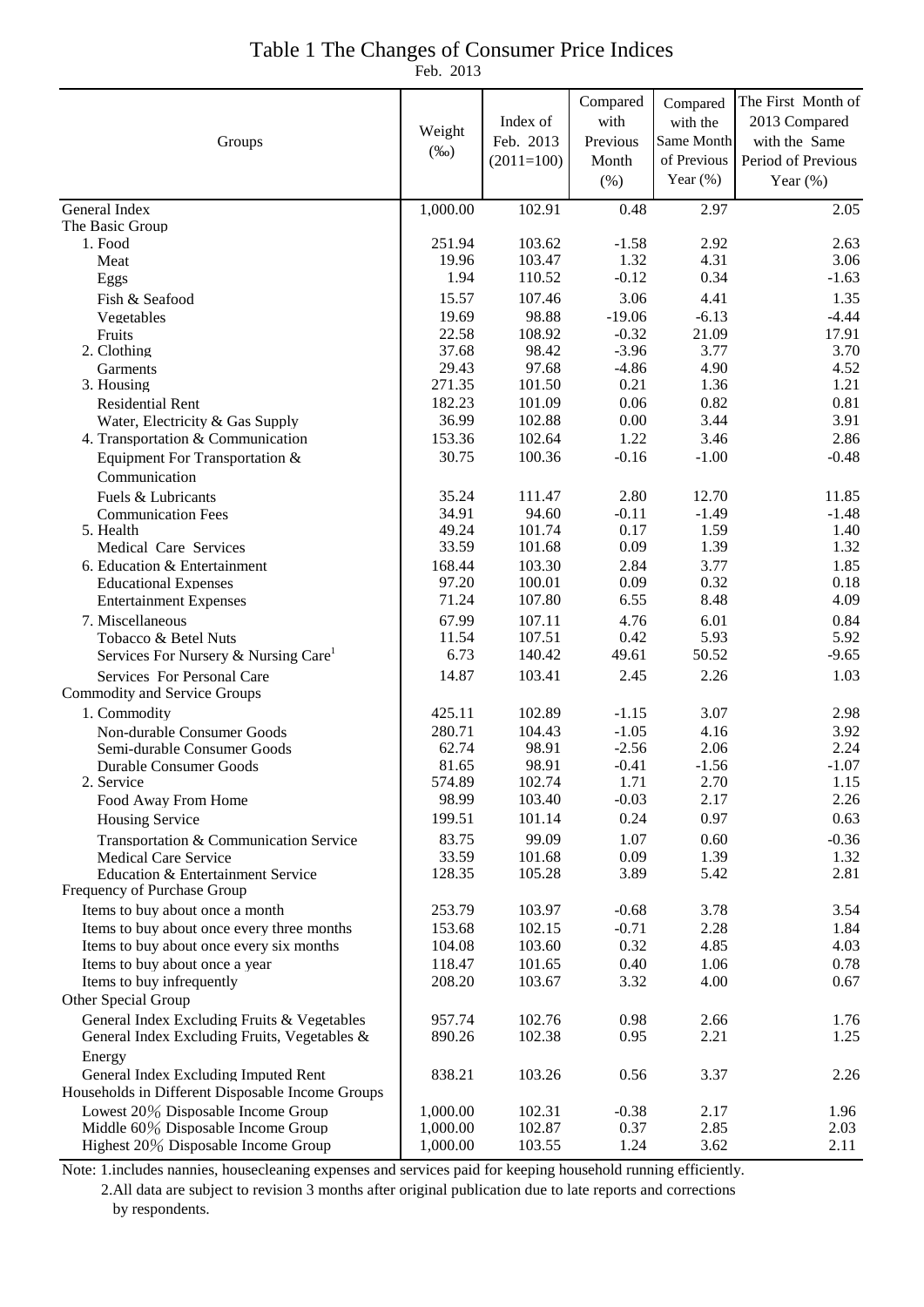# Table 2 The Changes of Wholesale Price Indices

Feb. 2013

|                                                  |         |              |               | Compared      | The First Two    |
|--------------------------------------------------|---------|--------------|---------------|---------------|------------------|
| Groups                                           |         | Index of     | Compared      | with the Same | Months of 2013   |
|                                                  |         | Feb. 2013    | with Previous | Month of      | Compared with    |
|                                                  | $(\%0)$ | $(2011=100)$ | Month         | Previous Year | the Same Period  |
|                                                  |         |              | (% )          | (% )          | of Previous Year |
|                                                  | 1000.00 |              |               |               | (%)              |
| General Index                                    |         | 97.94        | 1.47          | $-2.20$       | $-2.99$          |
| <b>Domestic Sales Excluding Imports</b>          | 298.00  | 99.34        | 0.38          | 0.43          | 0.41             |
| Imports                                          | 334.08  | 96.86        | 1.96          | $-4.53$       | $-5.45$          |
| Exports                                          | 367.92  | 97.59        | 1.93          | $-2.33$       | $-3.69$          |
| <b>Basic Group</b>                               |         |              |               |               |                  |
| 1. Agriculture, Forestry, Fishing & Animal       |         |              |               |               |                  |
| <b>Husbandry Products</b>                        | 28.46   | 92.43        | $-4.06$       | $-5.37$       | $-5.50$          |
| (1) Farm Products                                | 15.22   | 89.61        | $-6.01$       | $-2.75$       | $-1.98$          |
| (2) Poultry & Livestock Products                 | 6.96    | 98.23        | $-1.02$       | 5.64          | 2.61             |
| (3) Forest Products                              | 0.33    | 98.04        | 2.33          | 8.99          | 6.87             |
| (4) Fishery Products                             | 5.95    | 93.34        | $-3.06$       | $-16.30$      | $-16.03$         |
| 2. Quarrying & Minerals Products                 | 68.10   | 101.40       | 3.91          | $-5.20$       | $-5.75$          |
| (1) Crude Petroleum & Natural Gas                | 48.99   | 107.26       | 5.16          | $-2.80$       | $-3.63$          |
| (2) Quarrying Products & Other Mineral Products  | 19.10   | 84.32        | 0.21          | $-13.01$      | $-12.84$         |
| 3. Manufacturing Products                        | 876.63  | 97.45        | 1.51          | $-2.13$       | $-3.02$          |
| $(1)$ Foods                                      | 23.64   | 101.10       | 0.13          | 1.46          | 1.29             |
| (2) Beverages                                    | 5.11    | 104.01       | $-0.12$       | 1.89          | 1.83             |
| (3) Tobaccos                                     | 2.24    | 111.29       | 0.00          | 6.50          | 6.50             |
| (4) Textile Products                             | 18.30   | 97.11        | 1.54          | $-1.26$       | $-2.99$          |
| (5) Wearing Apparel & Clothing Accessories       | 3.47    | 106.16       | 0.87          | 3.48          | 1.95             |
| (6) Leather, Fur & Related Products              | 3.83    | 104.54       | 1.51          | 1.83          | 0.83             |
| (7) Wood & Bamboo Products                       | 1.79    | 102.59       | 0.86          | 3.25          | 2.06             |
| (8) Pulp, Paper, Paper Products & Printed Matter | 13.84   | 93.98        | 0.95          | $-1.86$       | $-2.49$          |
| (9) Petroleum & Coal Products                    | 63.88   | 108.06       | 4.06          | 3.54          | 2.34             |
| (10)Chemical Material                            | 117.65  | 96.73        | 2.61          | $-1.17$       | $-1.42$          |
| (11) Chemical Products & Medical Goods           | 28.96   | 94.78        | 0.48          | $-4.96$       | $-5.57$          |
| (12) Rubber & Plastic Products                   | 23.42   | 98.57        | 0.60          | $-1.78$       | $-2.49$          |
| (13) Non-metallic Mineral Products               | 19.84   | 92.70        | $-0.40$       | $-5.93$       | $-6.15$          |
| (14) Basic Metals                                | 80.93   | 87.59        | 1.71          | $-7.38$       | $-8.16$          |
| (15) Fabricated Metal Products                   | 39.13   | 95.06        | 1.28          | $-2.78$       | $-3.49$          |
| (16) Electronic Parts & Components               | 227.68  | 98.91        | 1.41          | $-1.41$       | $-2.77$          |
| (17) Computer, Electronic & Optical Products     | 67.69   | 96.53        | 1.15          | $-4.83$       | $-6.10$          |
| (18) Electrical Equipment                        | 27.16   | 98.14        | 0.78          | $-1.33$       | $-1.70$          |
| $(19)$ Machinery & Equipment                     | 60.18   | 97.35        | 0.30          | $-4.41$       | $-5.43$          |
| (20) Transport Equipment & Parts                 | 36.02   | 100.83       | 0.99          | $-0.34$       | $-1.13$          |
| (21) Furniture & Fixtures                        | 3.96    | 101.41       | 1.41          | $-0.59$       | $-2.05$          |
| (22) Miscellaneous Products                      | 7.95    | 101.64       | 1.19          | 1.01          | $-0.19$          |
| 4. Water Supply, Electricity & Gas               | 26.82   | 109.88       | $-0.01$       | 10.91         | 11.36            |
| By Stage of Processing                           |         |              |               |               |                  |
| 1. Crude Materials                               | 87.80   | 99.09        | 3.19          | $-2.95$       | $-3.63$          |
| 2. Intermediate Materials                        | 396.99  | 97.96        | 1.37          | $-1.06$       | $-1.75$          |
| 3. Finished Goods                                | 147.31  | 99.42        | $-0.40$       | $-1.44$       | $-1.93$          |
| (1) Capital Equipment                            | 45.19   | 95.77        | $-0.10$       | $-5.93$       | $-6.64$          |
| (2) Consumer Goods                               | 102.13  | 101.55       | $-0.51$       | 1.24          | 0.86             |
| Special Groups                                   |         |              |               |               |                  |
| <b>Domestic Sales</b>                            | 632.08  | 98.05        | 1.21          | $-2.19$       | $-2.70$          |
| <b>Domestic Products</b>                         | 665.92  | 98.56        | 1.23          | $-0.85$       | $-1.59$          |
| Non-Heavy Chemical Industrial Products           | 157.57  | 97.62        | 0.76          | $-1.53$       | $-2.38$          |
| Heavy Chemical Industrial Products               | 719.06  | 97.21        | 1.67          | $-2.40$       | $-3.29$          |

Note: All data are subject to revision 3 months after original publication due to late reports and corrections by respondents.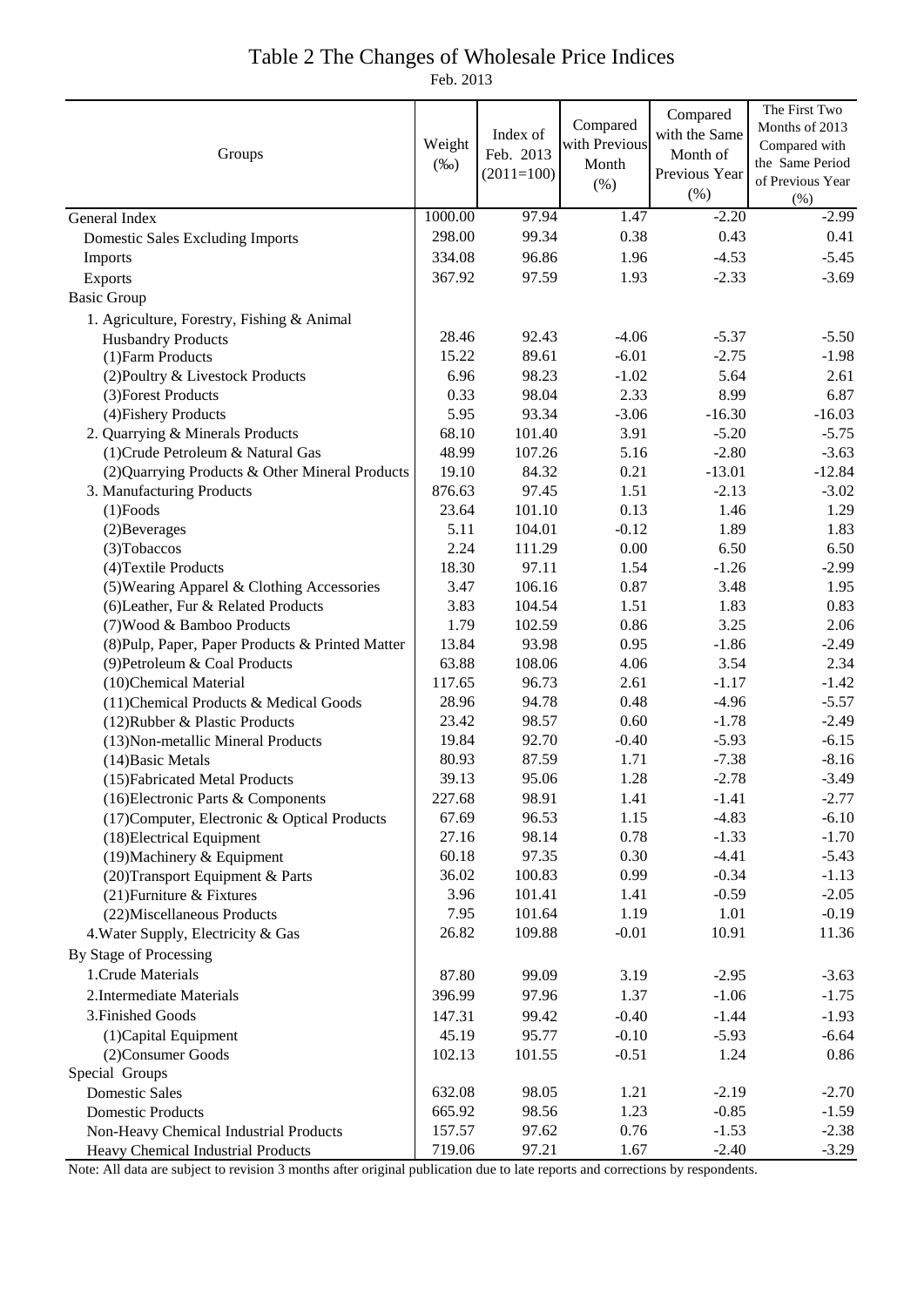## Table 3 The Changes of Import Price Indices

Feb. 2013

|               | Groups                                                                                  | Weight<br>$(\%0)$ | Index of Feb.<br>2013<br>$(2011=100)$ | Compared<br>with Previous<br>Month<br>(% ) | Compared with<br>the Same Month<br>of Previous Year<br>(% ) | The First Two<br>Months of 2013<br>Compared with the<br>Same Period of<br>Previous Year (%) |
|---------------|-----------------------------------------------------------------------------------------|-------------------|---------------------------------------|--------------------------------------------|-------------------------------------------------------------|---------------------------------------------------------------------------------------------|
|               | Basic Group (on N.T.D. Basis)                                                           |                   |                                       |                                            |                                                             |                                                                                             |
| General Index |                                                                                         | 1000.00           | 96.86                                 | 1.96                                       | $-4.53$                                                     | $-5.45$                                                                                     |
| Sec. 1        | <b>Animal Products</b>                                                                  | 8.61              | 98.88                                 | 2.19                                       | $-0.36$                                                     | $-2.77$                                                                                     |
| Sec. 2        | Vegetable Products                                                                      | 18.11             | 102.30                                | 1.75                                       | 8.03                                                        | 7.21                                                                                        |
| Sec. 4        | Prepared Foodstuffs, Beverages, Spirits & Tobacco                                       | 14.68             | 104.86                                | 0.20                                       | 2.33                                                        | 2.35                                                                                        |
| Sec. $5$      | <b>Mineral Products</b>                                                                 | 251.08            | 101.19                                | 3.97                                       | $-5.48$                                                     | $-6.01$                                                                                     |
| Sec. 6        | Products of The Chemical or Allied Industries                                           | 125.25            | 97.70                                 | 1.90                                       | $-1.68$                                                     | $-2.92$                                                                                     |
| Sec. 7        | Plastics & Articles Thereof; Rubber & Articles Thereof                                  | 36.74             | 90.00                                 | 1.19                                       | $-7.16$                                                     | $-7.54$                                                                                     |
| Sec. 8        | Leather & Articles Thereof                                                              | 4.12              | 100.34                                | 1.35                                       | 1.50                                                        | 1.21                                                                                        |
| Sec. 9        | Wood & Articles of Wood                                                                 | 5.15              | 102.33                                | 1.25                                       | 4.92                                                        | 3.52                                                                                        |
|               | Sec. 10 Woodpulp, Paper & Articles Thereof                                              | 10.59             | 89.64                                 | 2.13                                       | $-4.05$                                                     | $-5.31$                                                                                     |
|               | Sec. 11 Textiles & Textile Articles                                                     | 13.17             | 84.73                                 | 1.91                                       | $-9.33$                                                     | $-11.15$                                                                                    |
|               | Sec. 13 Stone Materials, Glass & Glassware                                              | 13.33             | 76.53                                 | $-1.92$                                    | $-18.04$                                                    | $-18.37$                                                                                    |
|               | Sec. 15 Base Metals & Articles of Base Metal                                            | 99.49             | 88.66                                 | 2.25                                       | $-6.46$                                                     | $-7.73$                                                                                     |
|               | Sec. 16 Machinery, Electrical Equipment, TV Image & Sound Recorders,                    | 326.36            | 97.83                                 | 0.94                                       | $-4.16$                                                     | $-5.43$                                                                                     |
|               | Etc<br>Sec. 17 Transportation Equipment                                                 | 23.03             | 99.94                                 | 1.53                                       | $-1.06$                                                     | $-2.72$                                                                                     |
|               | Sec. 18 Optical, Measuring, Medical Instruments, Musical Instruments &                  | 41.48             | 97.59                                 | 0.32                                       | $-3.30$                                                     | $-4.03$                                                                                     |
|               | Parts Thereof<br>Sec. 20 Miscellaneous Manufactured Articles                            | 5.31              | 97.96                                 | 0.61                                       | $-4.07$                                                     | $-4.94$                                                                                     |
|               | Basic Group (on U.S.D. Basis)                                                           |                   |                                       |                                            |                                                             |                                                                                             |
| General Index |                                                                                         | 1000.00           | 96.16                                 | 0.21                                       | $-4.72$                                                     | $-4.02$                                                                                     |
| Sec. 1        | Animal Products                                                                         | 8.61              | 98.19                                 | 0.43                                       | $-0.57$                                                     | $-1.30$                                                                                     |
| Sec. 2        | Vegetable Products                                                                      | 18.11             | 101.53                                | 0.01                                       | 7.82                                                        | 8.83                                                                                        |
| Sec. 4        | Prepared Foodstuffs, Beverages, Spirits & Tobacco                                       | 14.68             | 104.09                                | $-1.52$                                    | 2.12                                                        | 3.90                                                                                        |
| Sec. $5$      | <b>Mineral Products</b>                                                                 | 251.08            | 100.47                                | 2.19                                       | $-5.67$                                                     | $-4.62$                                                                                     |
| Sec. 6        | Products of The Chemical or Allied Industries                                           | 125.25            | 96.99                                 | 0.15                                       | $-1.88$                                                     | $-1.45$                                                                                     |
| Sec. 7        | Plastics & Articles Thereof; Rubber & Articles Thereof                                  | 36.74             | 89.33                                 | $-0.55$                                    | $-7.34$                                                     | $-6.14$                                                                                     |
| Sec. 8        | Leather & Articles Thereof                                                              | 4.12              | 99.62                                 | $-0.39$                                    | 1.29                                                        | 2.74                                                                                        |
| Sec. 9        | Wood & Articles of Wood                                                                 | 5.15              | 101.56                                | $-0.50$                                    | 4.70                                                        | 5.10                                                                                        |
|               | Sec. 10 Woodpulp, Paper & Articles Thereof                                              | 10.59             | 88.94                                 | 0.37                                       | $-4.24$                                                     | $-3.88$                                                                                     |
|               | Sec. 11 Textiles & Textile Articles                                                     | 13.17             | 84.08                                 | 0.15                                       | $-9.52$                                                     | $-9.80$                                                                                     |
|               | Sec. 13 Stone Materials, Glass & Glassware                                              | 13.33             | 75.93                                 | $-3.61$                                    | $-18.21$                                                    | $-17.11$                                                                                    |
|               | Sec. 15 Base Metals & Articles of Base Metal                                            | 99.49             | 87.96                                 | 0.49                                       | $-6.64$                                                     | $-6.34$                                                                                     |
|               | Sec. 16 Machinery, Electrical Equipment, TV Image & Sound Recorders,<br>Etc             | 326.36            | 97.14                                 | $-0.80$                                    | $-4.36$                                                     | $-4.00$                                                                                     |
|               | Sec. 17 Transportation Equipment                                                        | 23.03             | 99.24                                 | $-0.21$                                    | $-1.25$                                                     | $-1.23$                                                                                     |
|               | Sec. 18 Optical, Measuring, Medical Instruments, Musical Instruments &<br>Parts Thereof | 41.48             | 96.88                                 | $-1.41$                                    | $-3.51$                                                     | $-2.58$                                                                                     |
|               | Sec. 20 Miscellaneous Manufactured Articles                                             | 5.31              | 97.27                                 | $-1.13$                                    | $-4.27$                                                     | $-3.50$                                                                                     |

Note: 1.All data are subject to revision 3 months after original publication due to late reports and corrections by respondents.

2.Definition scope of the basic group into section and chapter is correspondent with Harmonized System(HS).

Nevertheless, their names are simplified generally.